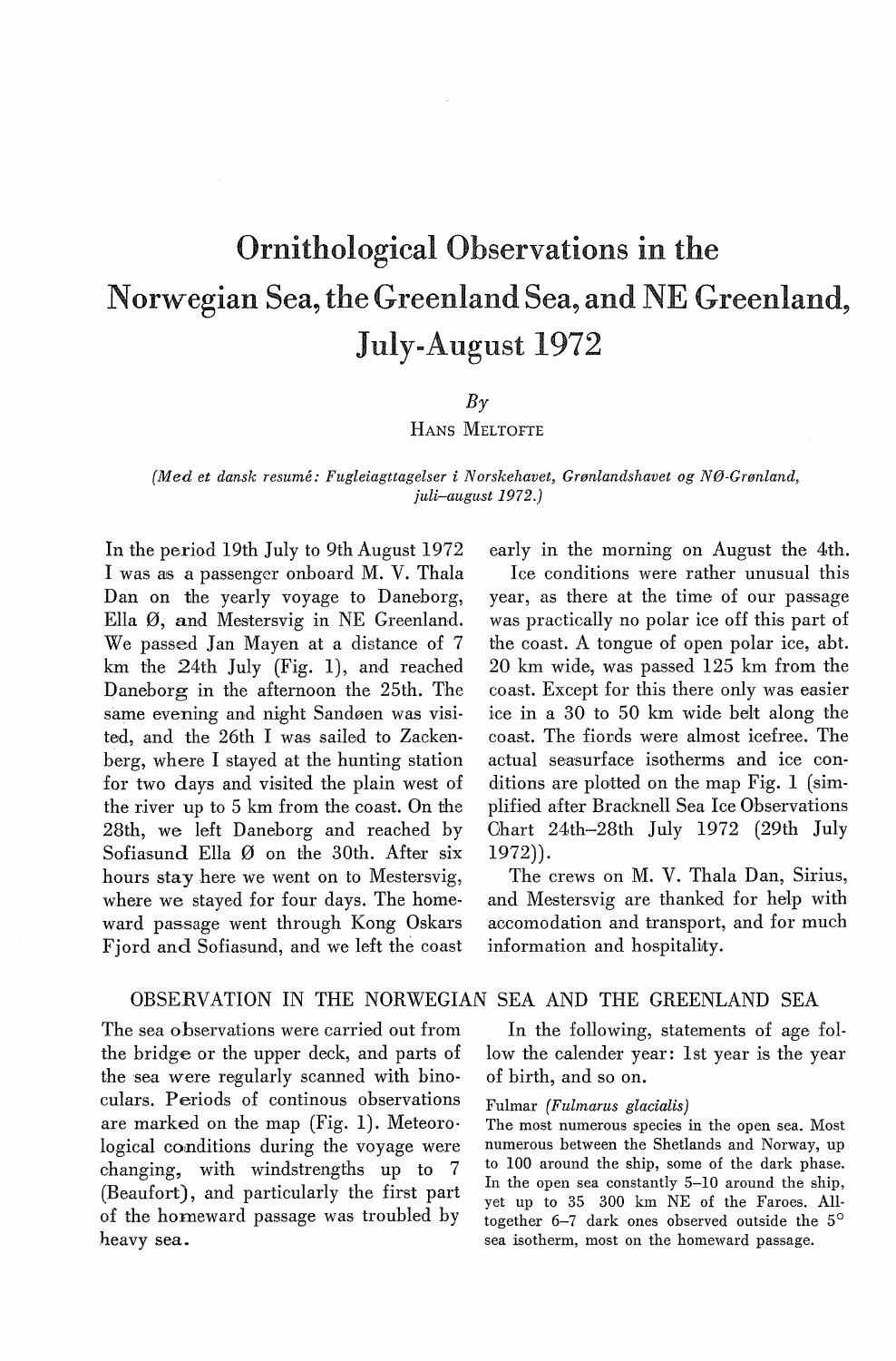

Fig. 1. The ships route across the Norwegian and the Greenland Sea with daily distances and obser· vation periods (thick line) marked. The actual ice border and the 5° and 10° seasurface isotherms are shown.

*Fig. 1. Den gennemsejlede rute* i *Norskehavet og Grønlandshavet med dagdistancer og observationsperioder (tyk streg) markeret. Den aktuelle drivisgrænse og 5° og 10° havoverfladeisotermerne er ind· tegnet.*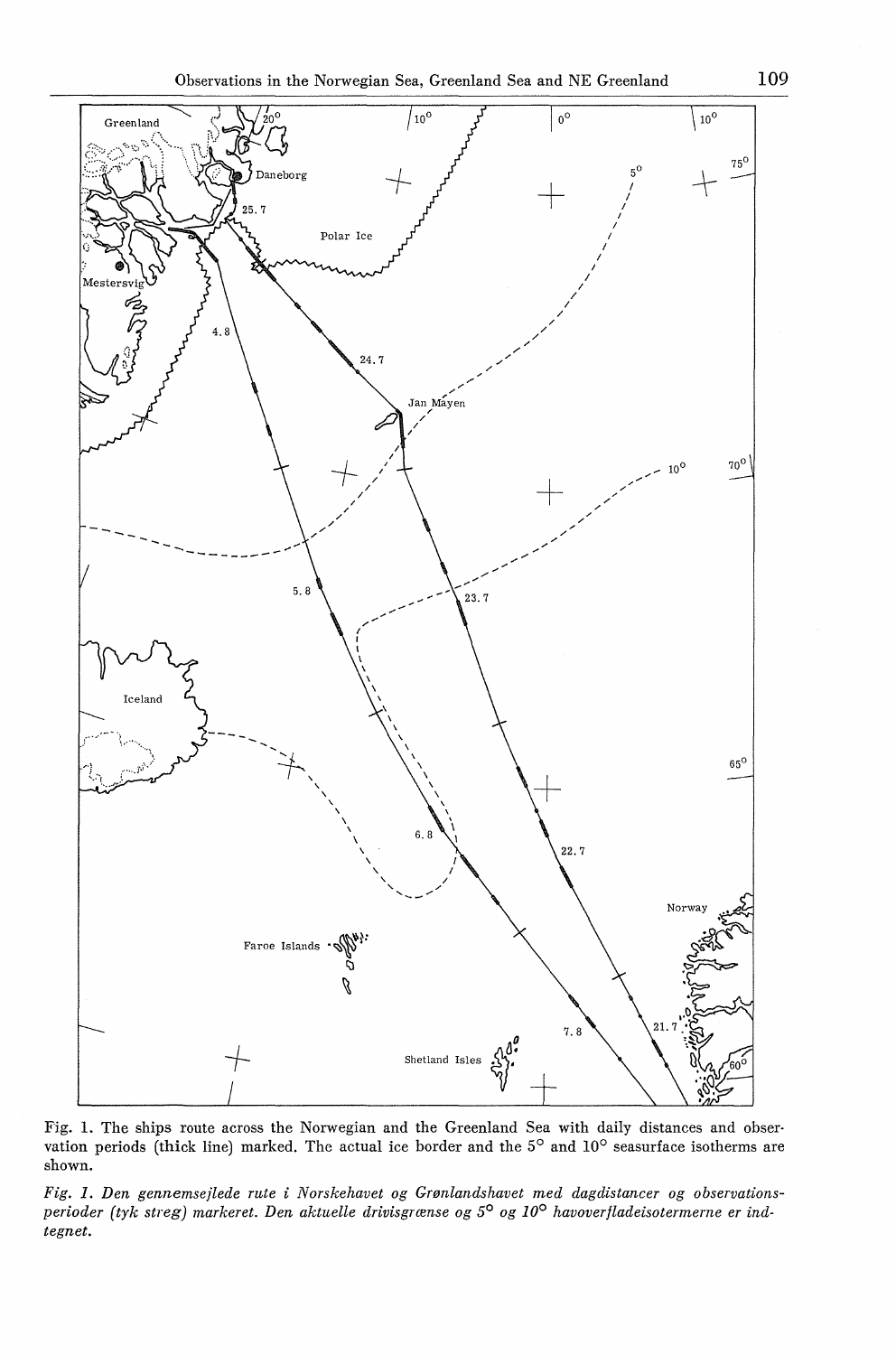At Jan Mayen several hundred light ones and 1 dark, from there and to the ice constantly 5-10 light ones. Inside the ice area generally  $50\frac{0}{0}$  of each phase,  $3-10$  around the ship down to  $5-10$ km from the coast, most of the dark ones near the coast.

On the homeward passage 10-15 simultaneously ( <sup>1</sup>/a dark) inside the 5° isotherm, after that 5-20 light ones and a few dark.

# Sooty Shearwater *(Puffinus griseus)*

1 following the ship 6th August on 64° 10' N.

## Storm Petrel *(Hydrobates pelagicus)*

Only observed on the homeward passage NE of the Faroes, altogether 8 individuals, the northernmost on 64° 20' N.

## Gannet *(Morus bassanus)*

Was only observed outside the  $10^{\circ}$  sea isotherm, northernmost on 68° 00'. Altogether 10 observed in open sea and 6 along the westcoast of Norway. 7 were adults and 9 were from 2nd to 4th year.

## Purple Sandpiber *(Calidris maritima)*

1 circled about the ship and then flew east on 63° 45' N August the 6th.

## Great Skua *(Stercorarius skua)*

Altogether 17 observed, 9 in the North Sea. All outside the 10° sea isotherm, the northernmost on 68° 00'.

### Pomarine Skua *(Stercorarius pomarinus)*

On the way up 1 adult on  $68^\circ$  N and one more adult on  $72^{\circ}$  00' N,  $12^{\circ}$  00' W. On the homeward passage 1 adult and 1 2nd or 3rd year hird on 71° N between the coast of Greenland and Jan Mayen.

## Arctic Skua *(Stercorarius parasiticus)*

4 of the dark phase, 1 of the light, and 1 intermediate observed on the entire voyage.

## Longtailed Skua *(Stercorarius longicaudus)*

Altogether 12 observed on the way up, mostly after Jan Mayen. lst observation on 63° 30' N. In the ice area 30-40 were seen, on the homeward passage none after the ice. Some individuals had not fully grown tail (3rd year), 1 was very dark and had hardly any elongation of the tail feathers (2nd year).

#### Ivory Gull *(Pagophila eburnea)*

Only 1 observation. 1 adult in the ice 18 km from the coast of Greenland on 73° 50' N, the 25th July.

Common Gull *(Larus canus)* 

1 adult on  $63^\circ$  N,  $02^\circ$  W on the 6th August.

# Lesser Blackbacked Gull *( Larus fuscus)*

Only 1 observation outside the North Sea. 1 3rd year 22nd July.

## Glaucous Gull *(Larus hyperboreus)*

The first ones seen 70 km before Jan Myen, altogether abt. 25 during the passage off the island. After that only at the coast of Greenland, wherc altogether 30 were seen during the tour along the outer coast, 4 of these were 2nd year hirds.

### Kittiwake *(Rissa tridactyla)*

Together with the Fulmar the only species seen constantly everywhere, although the Kittiwake was less numerous. On the whole tour 3-500 hirds equally distributed, yet most between the Faroes and Norway. Only 8 seen off Jan Mayen. At Greenland they were seen up to abt. 10 km from the coast. Abt. 15 °/o were 2nd year, but NE of the Faroes more than  $25 \frac{0}{0}$  lst year on August the 6th. Many hirds were in heavy moulting, and some rested on the ship for several hours.

### Arctic Tern *(Sterna paradisaea)*

Seen up to 90 km from the coast of western Norway and one single 250 km NNE of the Faroes. At Greenland only at the coast.

## Little Auk *(Plotus alle)*

Only 4 seen off Jan Mayen, 27 between that and the ice and abt. 175 in the ice up to 50 km from the coast.

### Razorbill *( Alca torda)*

1 adult with 1 young on the water 100 km from the norwegian coast  $(61^{\circ} 00' N)$  on the 21st July.

## Briinnich's Guillemot *(Uria lomvia)*

Several hundreds around Jan Mayen, the first ones 15 km SE of the island. 15-25 between the island and Greenland on both passages. All observations inside the 5° isotherm.

### Guillemot *(Uria aalge)*

On the way up 8 observed, the northernmost on  $68^{\circ}$  N. Abt. 250 km NE of the Faroes 15 adults and 1 adult with 1 young were seen on the 6th August. 140 km NE of the Shetlands 5 adults with 4 young ones. were seen on the 7th August. All observations outside the 10° sea isotherm.

### Puffin *(Fratercula arctica)*

Altogether 21 observed, most NE of the Faroes, among these 1 2nd year. 1 at Jan Mayen.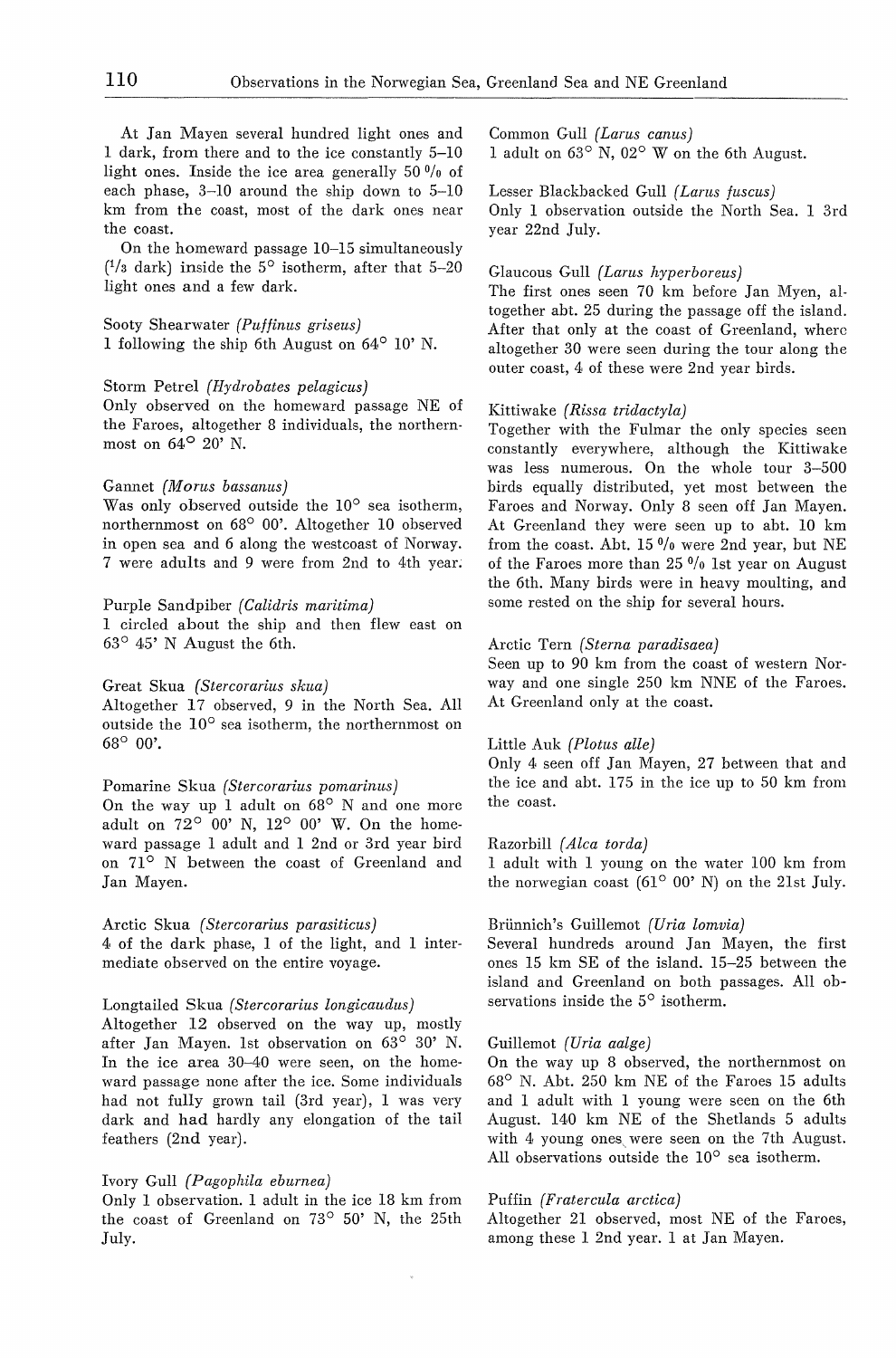# OBSERVATIONS IN NE GREENLAND

The winter 1971-72 was rich in snow and the spring was somewhat delayed with snow and rain in the larte half of June. The ice in Young Sund broke on July the 24th, although there had been open water up to Sandøen most of the spring. The weather was favourable during my stay. Apparently, there had been many Lemmings as well in 1971 as in -72. Only the more interesting observations are given.

Pinkfooted Goose *(Anser fabalis brachyrhynchus)*  Up to 38, probably all flightless adults, in Zackenbergbugten 26th to 28th July. Up to 5 km from the coast on the westside of the river none were seen.

## Barnacle Goose *(Branta leucopsis)*

Abt. 50, almost all of them able to fly, were seen on Sandøen, and 16 flightless abt. 5 km up the Zackenberg river July the 26th. 1 pair with 1 big gosling was seen on Ella Ø, and in Noret at Mestersvig was on the 2nd of August 15 individuals able and 5 not able to fly, possibly a family.

## Longtailed Duck *(Clangula hyemalis)*

1 female with 1 pull. was seen at the coast inside Sandøen and on the islands was 10-15 females and 1 male in flocks. 1 single female was seen in Zackenbergbugten and 2 females in the mouth of Noret at Mestersvig.

#### King Eider *(Somateria spectabilis)*

4 males were seen in a big flock of Eiders at Sandøen.

## Eider *(Somateria mollissima)*

The remarkable colony between the more than 60 sledge dogs of Sirius at Daneborg has increased significantly. In 1955 there were probably none (CoNRADSEN 1957), in 1964 70 nests were counted (ROSENBERG, CHRISTENSEN & GENSBØL 1970), in 1970 NIELS LIHME, Sirius, (pers. comm.) estimated 300 pairs, and in 1972 the crew estimated the population to 500 pairs. Unfortunately, my visit was too late to permit a count of the colony, but abt. 25 females were still incubating. Even if precautions are to be taken with respect to the latter numbers, it is a colony of quite unusual size for these regions. The hirds are nesting down to half a meter outside the reach of the dogs, yet every year 25-50 hirds are taken by the dogs when flying low over the rowes.

This year the spring was rather unfavourable for the Eiders; shortly after the laying of the eggs the nesting hirds were covered with snow up to their necks, and when the snow began melting, rain started too, and thus many nests were flooted or washed off. Still one accident occurred, as a storm shortly after the hatching of the first youngs blew many of them away.

I counted 11 males, 118 females, and 44 pull. along the coast between Daneborg and Sandøen, and at Sandøen 60 males, 100 females, and only 10 pull. A part of the youngs along the coast were possibly hatched on Sandøen, as well as more broods could be lying at the coast east of Sandøen and north of Daneborg. In Zackenbergbugten up to 20 females were seen.

#### Sabine's Gull *(Xema sabini)*

One pair with a nest and 2 eggs was found in low vegetation on Sandøen, one of the hirds showed distraction display 3-4 m from the nest, while I was at it.

## Arctic Tern *(Sterna paradisaea)*

Seemingly a good even somewhat late breeding season for this species in this part of NE Greenland. On Sandøen 100-200 pairs were breeding, 20 nests with 2 and 1 with one egg were found. On a little island in the mouth of Noret at Mestersvig 40-50 pairs bred, 10 nests with 1 and only 4 with 2 eggs were found. The embryos in some opened eggs were smaller than in some from Sandøen in spite of the faet that they were investigated a week later.

#### Wheatear *(Oenanthe o. leucorrhoa)*

1 pair with 2 juveniles at the Zackenberg station. This is one of the northernmost instances of breeding in NE Greenland (SALOMONSEN 1967; MAR-RIS & WEBBE 1969).